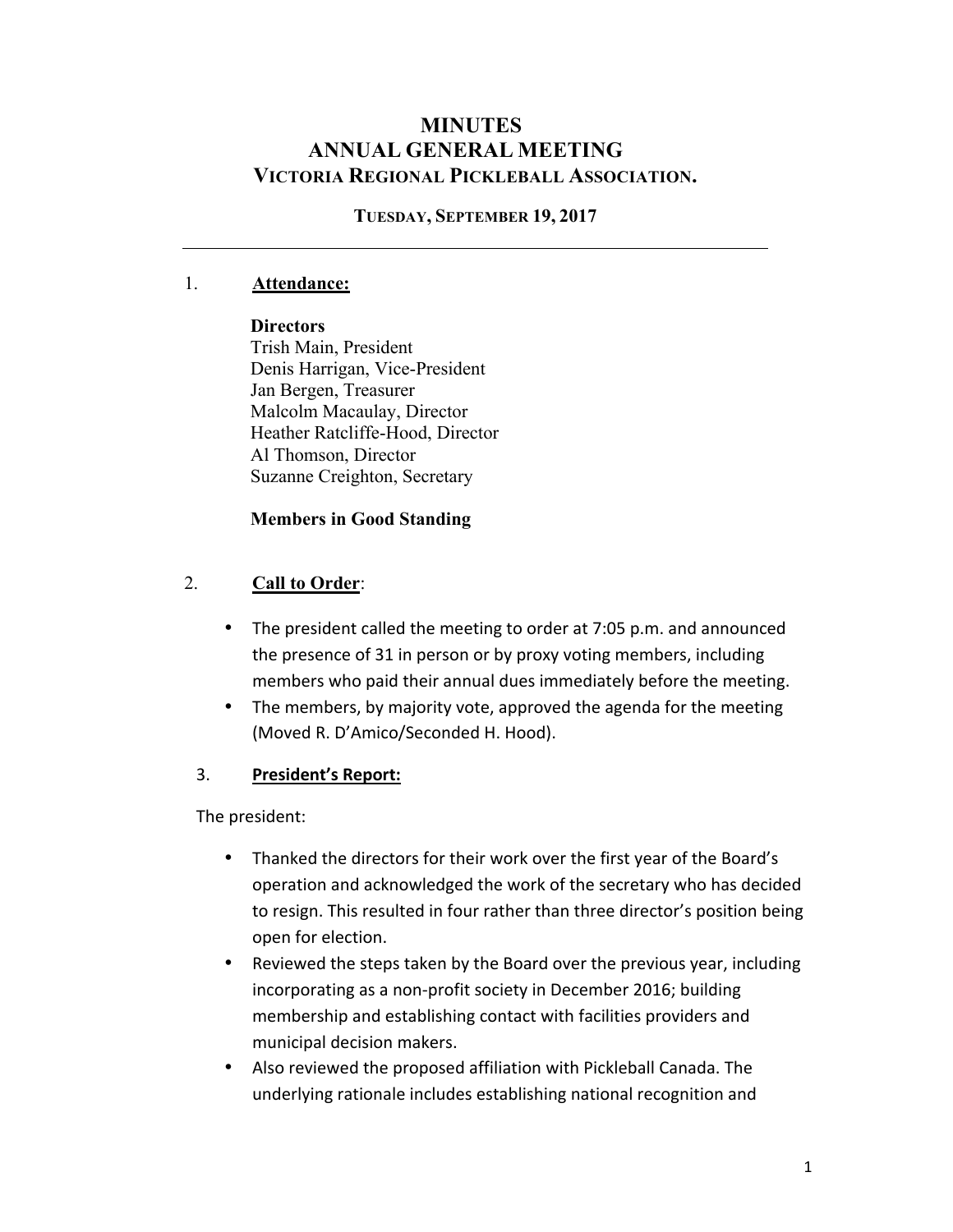possible funding for the sport of pickleball and improving community facilities. 

• Discussed the efforts associated with establishing and maintaining the offical website for the VRPA, found at victoriapickleball.org, as well as the nature and frequency of user interaction.

## 4. **Directors' Reports:**

The vice-president:

• Reported on the outdoor league held in the spring 2017.

Malcolm Macaulay:

- Reported on the two clinics held in late April 2017, one for up to level 3 players and the other for level 3.5 and up.
- Also reported on the VRPA taking over and continuing the annual Pearkes tournament in June 2017.
- Discussed the proposed VRPA Wednesday afternoon slot for indoor play and development at Pearkes in October - December 2017.
- This included a discussion with the members about the number and types of tournaments that the VRPA might operate in future.

Heather Hood:

• Reported on the efforts to lobby regional governments and organizations for a single venue outdoor facility with 8 to 12 dedicated pickleball courts built to international specifications.

### Al Thompson:

• Advised that he remains willing to offer referee training clinics for any members that are interested. He pointed out that referees are required for sanctioned tournaments.

Suzanne Creighton:

• Report omitted in error. See attached Secretary's report.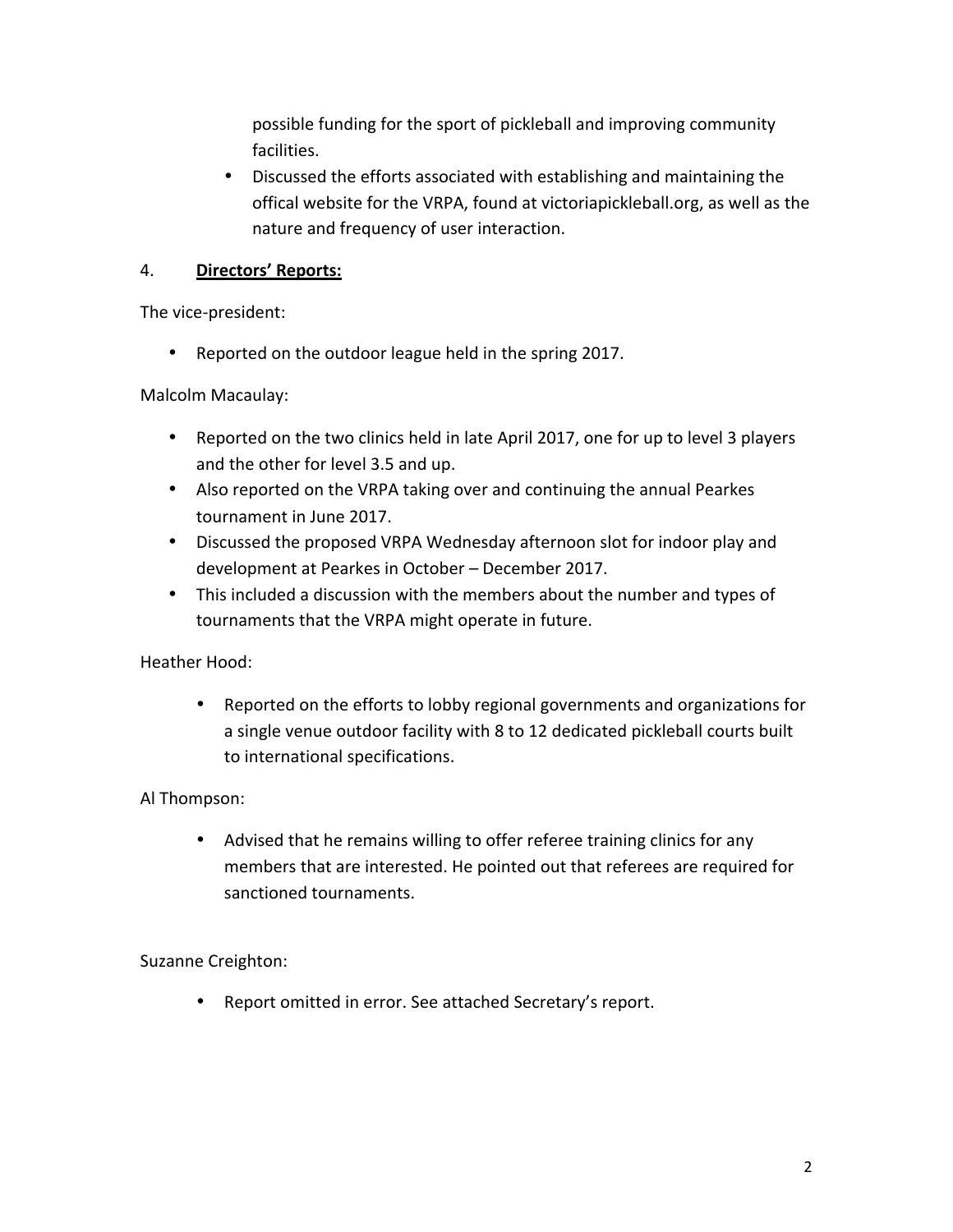## **5. Elections**

By secret ballot, the following four people were re-elected or elected as directors for one vear terms:

- 1. Al Thompson
- 2. Malcolm Macaulay
- 3. Heather Hood
- 4. Mary Orme

The total number of directors under the bylaws is seven. The bylaws also provide that the Board decides which directors become the table officers. As well, in the event that any of the above become table officers, pursuant to the bylaws, their term of office will be automatically extended to two years.

### **6. Business**

Due notice having been given, the members debated, voted on, and passed by a simple majorty, with no opposition votes recorded, the following resolutions:

- 1. That the VRPA affiliate with Pickleball Canada (Moved T. Main/Seconded R. D'Amico).
- 2. That the VRPA purchase Directors' and Officers' insurance (Moved T. Main/Seconded D. Metcalfe).

Due notice having been given, the members also debated, voted on, and passed by a 2/3 majority, again with no opposition votes recorded, the following special resolution:

1. that Bylaw 2.5 be amended by deleting the words "repay the initiation fee as well as" and replacing them with the word "pay" so that the amended bylaw will read:

2.5 All prospective members will be required to pay an initiation fee the first time they join the VRPA, plus that year's annual dues. If, in any subsequent year, a person ceases to be a member in good standing, and later chooses to again become a member in good standing, the person will be required to pay that year's annual dues.

The debate respecting the special resolution included an expression of concern by a member that the bylaws, viewed before or after the amendment, did not permit those persons who renewed their membership after the expiry of 60 days from the year end of June 31 to vote at the AGM as members in good standing. At least 16 of the members